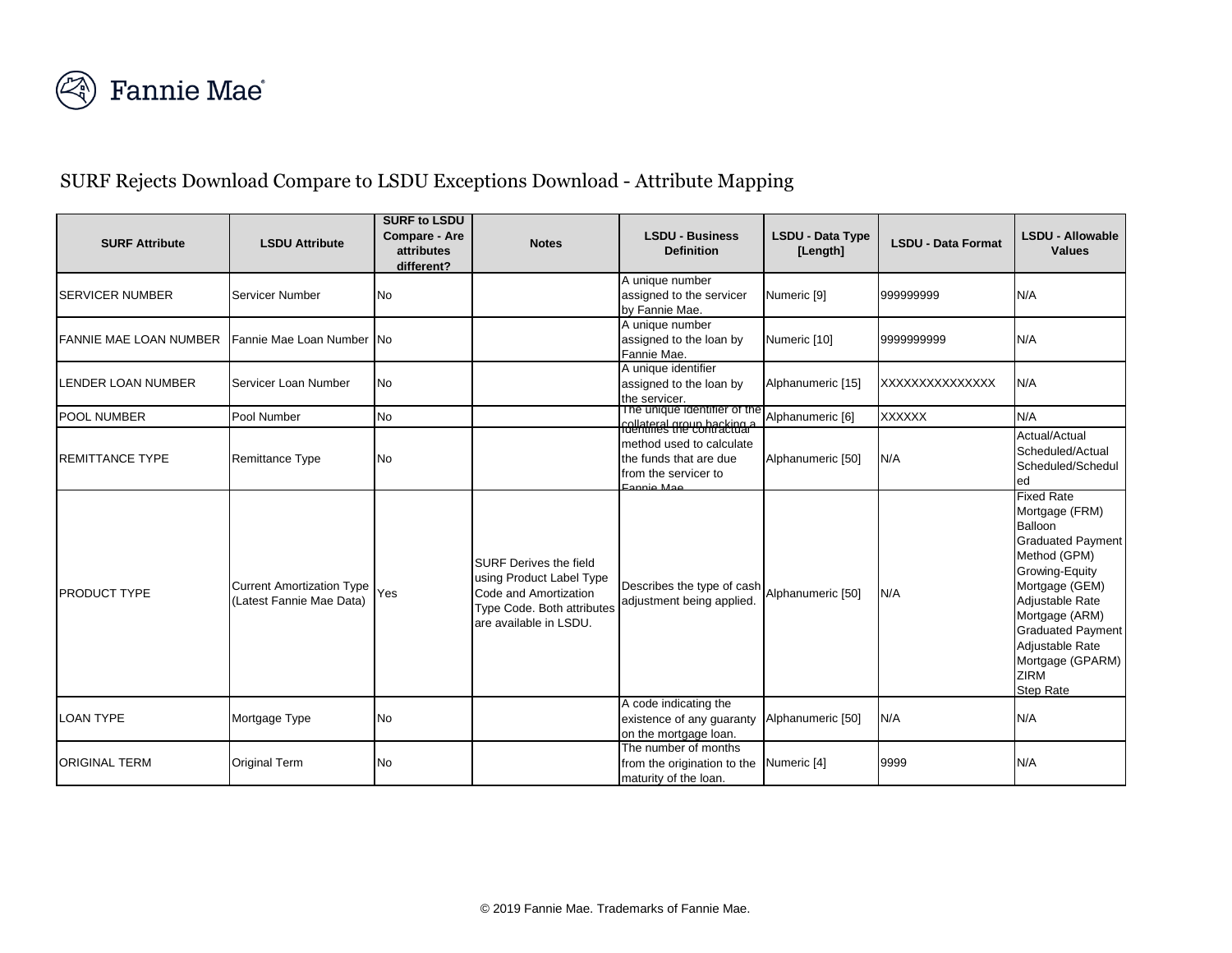

| <b>AMORTIZATION TERM</b>                   | Amortization Term (Latest<br>Fannie Mae Data) | <b>No</b> |                                                                                                                                                                    | The number of periods<br>over which the scheduled<br>loan payments of principal<br>and/or interest are<br>calculated to retire the<br>obligation. | Numeric [4]       | 9999       | N/A |
|--------------------------------------------|-----------------------------------------------|-----------|--------------------------------------------------------------------------------------------------------------------------------------------------------------------|---------------------------------------------------------------------------------------------------------------------------------------------------|-------------------|------------|-----|
| SELLER LENDER NUMBER                       | Not Available                                 | <b>NA</b> | Not in LSDU                                                                                                                                                        |                                                                                                                                                   |                   |            |     |
| SCHEDULED/SCHEDULED<br><b>MBS</b>          | Not Available                                 | <b>NA</b> | SURF: Combination of<br>Remittance Type and Loan<br>Sale Type<br><b>LSDU: Provides</b><br>Remittance Type and Loan<br>Sale Type separately                         |                                                                                                                                                   |                   |            |     |
| <b>ICURRENT REPORTING</b><br>PERIOD        | Loan Activity Reporting<br>Period             | Yes       | SURF: Data Type -<br>YYYYMM<br>LSDU: Data Type -<br>MM/DD/YYYY                                                                                                     | The reporting period to<br>which the loan activity<br>pertains. This is the period Date [10]<br>for which Borrower's<br>activity is reported.     |                   | MM/DD/YYYY | N/A |
| <b>REJECT DATE</b>                         | <b>Transaction Processing</b><br>Date         | Yes       | <b>SURF: Uses Transaction</b><br>Processing Date for Reject was processed in the<br>Date                                                                           | The date the transaction<br><b>Investor Reporting</b><br>system.                                                                                  | Date [10]         | MM/DD/YYYY | N/A |
| <b>REJECT STATUS</b>                       | Not Available                                 | <b>NA</b> | Not in LSDU                                                                                                                                                        |                                                                                                                                                   |                   |            |     |
| <b>STATUS CHANGE DATE</b>                  | Not Available                                 | <b>NA</b> | Not in LSDU                                                                                                                                                        |                                                                                                                                                   |                   |            |     |
| LAR / NO LAR INDICATOR                     | <b>Not Available</b>                          | <b>NA</b> | SURF: has as indicator<br>LSDU: Exception $Type =$<br>Missing                                                                                                      |                                                                                                                                                   |                   |            |     |
| <b>TRANSACTION ORIGIN</b>                  | Not Available                                 | <b>NA</b> | Not in LSDU                                                                                                                                                        |                                                                                                                                                   |                   |            |     |
| <b>UNPAID BALANCE</b><br><b>DIFFERENCE</b> | Not Available                                 | <b>NA</b> | Not in LSDU                                                                                                                                                        |                                                                                                                                                   |                   |            |     |
| <b>REJECT TYPE</b>                         | <b>Exception Type</b>                         | Yes       | SURF: Reject Type only<br>includes Soft Rejects and<br><b>Hard Rejects</b><br>LSDU: Exception Type -<br>includes Missing LARs,<br>Soft Rejects and Hard<br>Rejects | The type payment reject<br>that occurred for a given<br>loan.                                                                                     | Alphanumeric [50] | N/A        | N/A |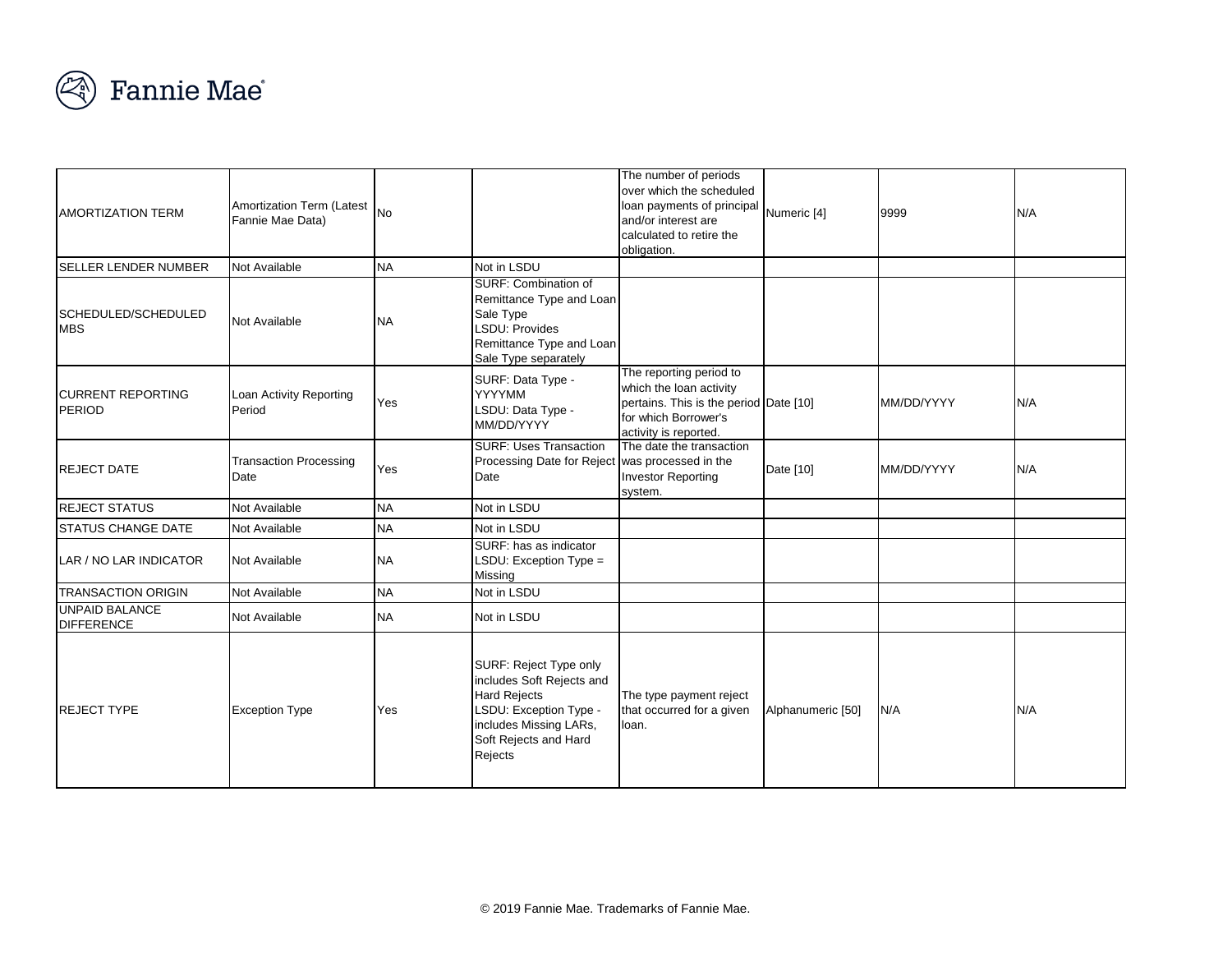

|                                                      |                                                                     |           | <b>SURF: Provides DBR</b>                                                                                                                        | The error message text                                                                                                                                                                                                       |                    |                                    |     |
|------------------------------------------------------|---------------------------------------------------------------------|-----------|--------------------------------------------------------------------------------------------------------------------------------------------------|------------------------------------------------------------------------------------------------------------------------------------------------------------------------------------------------------------------------------|--------------------|------------------------------------|-----|
| <b>REJECT ERROR</b>                                  | Reject Reason                                                       | Yes       | number<br>LSDU: Provides the Reject<br>Reason                                                                                                    | providing additional<br>information associated<br>with the Loan Activity<br>Report exception.                                                                                                                                | Alphanumeric [200] | N/A                                | N/A |
| <b>REPORTED LAST PAID</b><br><b>INSTALLMENT DATE</b> | LPI Date                                                            | <b>No</b> |                                                                                                                                                  | The due date of last paid<br>installment (DDLPI) that<br>had been collected for the<br>mortgage.                                                                                                                             | Date [10]          | MM/DD/YYYY                         | N/A |
| <b>APPLIED LAST PAID</b><br><b>INSTALLMENT DATE</b>  | LPI Date (Fannie Mae<br>Expected)                                   | <b>No</b> |                                                                                                                                                  | The due date of last paid<br>installment (DDLPI) that<br>had been collected for the<br>mortgage.                                                                                                                             | Date [10]          | MM/DD/YYYY                         | N/A |
| <b>REPORTED UNPAID</b><br><b>BALANCE</b>             | <b>Actual UPB Amount</b><br>(Reported) (\$)                         | Yes       | <b>SURF: Providing UPB</b><br>taking into account all<br>activity throughout the<br>month<br>LSDU: Providing reported<br>UPB as submitted on LAR | The dollar amount of the<br>current Unpaid Principal<br>Balance of the loan as of<br>a given time, without<br>consideration of Fannie<br>Mae's acquired<br>percentage, and excluding<br>any principal forbearance<br>amount. | Numeric [12]       | Signed, [12, 2] -<br>9999999999.99 | N/A |
| <b>APPLIED UNPAID BALANCE</b>                        | <b>Actual UPB Amount</b><br>(Fannie Mae Expected)                   | Yes       | <b>SURF: Providing UPB</b><br>taking into account all<br>activity throughout the<br>month<br>LSDU: Providing Applied<br>UPB as submitted on LAR  | The dollar amount of the<br>current Unpaid Principal<br>Balance of the loan as of<br>a given time, without<br>consideration of Fannie<br>Mae's acquired<br>percentage, and excluding<br>any principal forbearance<br>amount. | Numeric [12]       | Signed, [12, 2] -<br>9999999999.99 | N/A |
| <b>REPORTED PRINCIPAL</b>                            | <b>Principal Remittance</b><br>Amount (Reported) (\$)               | <b>No</b> |                                                                                                                                                  | The dollar amount of<br>principal reported by the<br>servicer on the loan<br>activity report, during a<br>reporting period.                                                                                                  | Numeric [12]       | Signed, [12, 2] -<br>9999999999.99 | N/A |
| <b>APPLIED PRINCIPAL</b>                             | <b>Principal Remittance</b><br>Amount (Fannie Mae<br>Expected) (\$) | <b>No</b> |                                                                                                                                                  | The dollar amount of<br>principal reported by the<br>servicer on the loan<br>activity report, during a<br>reporting period.                                                                                                  | Numeric [12]       | Signed, [12, 2] -<br>9999999999.99 | N/A |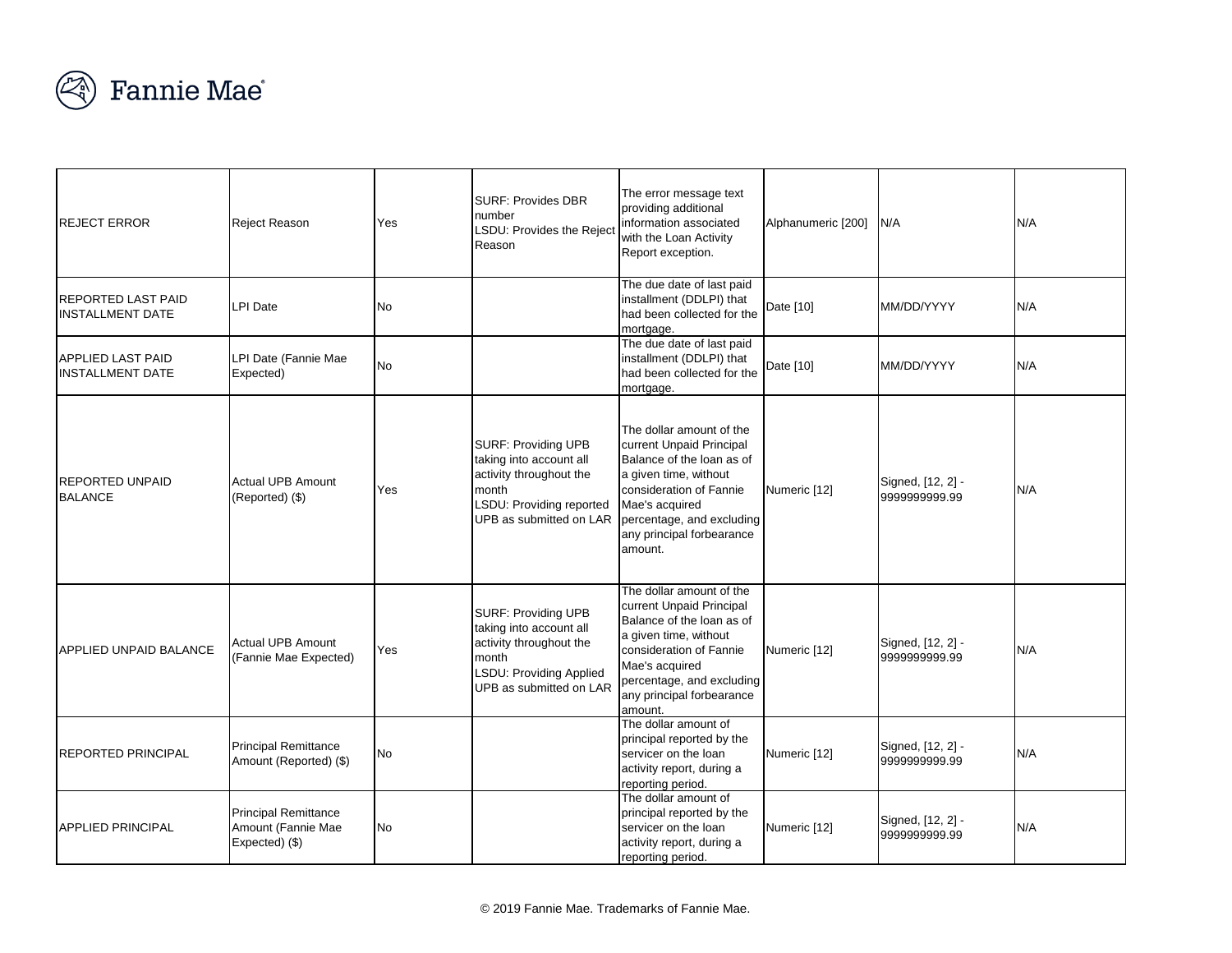

| <b>PRINCIPAL DIFFERENCE</b>                         | <b>Principal Remittance</b><br>Amount (Difference) (\$)     | <b>No</b> |                                                                                                                                               | The difference between<br>the Expected Principal<br>computed by Fannie Mae<br>and Applied Principal is<br>the hard reject amount or<br>the principal difference. | Numeric [12] | Signed, [12, 2] -<br>9999999999.99 | N/A |
|-----------------------------------------------------|-------------------------------------------------------------|-----------|-----------------------------------------------------------------------------------------------------------------------------------------------|------------------------------------------------------------------------------------------------------------------------------------------------------------------|--------------|------------------------------------|-----|
| <b>REPORTED INTEREST</b>                            | Interest Remittance<br>Amount(Reported) (\$)                | No        |                                                                                                                                               | The dollar amount of<br>interest reported by the<br>servicer on the loan<br>activity report, during a<br>reporting period.                                       | Numeric [12] | Signed, [12, 2] -<br>9999999999.99 | N/A |
| <b>APPLIED INTEREST</b>                             | Interest Remittance<br>Amount (Fannie Mae<br>Expected) (\$) | Yes       | <b>SURF: Only Cashflow LPT</b><br>Amount<br><b>LSDU: Inclues Cashflow</b><br>LPT Amount + Cashflow<br><b>LPT Interest Deviation</b><br>Amount | The dollar amount of<br>interest reported by the<br>servicer on the loan<br>activity report, during a<br>reporting period.                                       | Numeric [12] | Signed, [12, 2] -<br>9999999999.99 | N/A |
| INTEREST DIFFERENCE                                 | <b>Interest Remittance</b><br>Amount (Difference) (\$)      | No        |                                                                                                                                               | The difference between<br>the Expected Interest<br>computed by Fannie Mae<br>and Applied Interest is the<br>soft reject amount or the<br>interest difference.    | Numeric [12] | Signed, [12, 2] -<br>9999999999.99 | N/A |
| REPORTED ACTION CODE                                | Action Code - Action<br>Description                         | Yes       | <b>SURF: Providing Action</b><br>Code as of latest applied<br>LAR<br>LSDU: Providing Action<br>Code as submitted on LAR                       | A code indicating the<br>action taken on a loan due Numeric [2]<br>to liquidation events or<br>other events.                                                     |              | XX                                 | N/A |
| <b>APPLIED ACTION CODE</b>                          | Action Code (Fannie Mae<br>Expected)                        | Yes       | <b>SURF: Providing Action</b><br>Code as of latest applied<br>LAR<br>LSDU: Providing Action<br>Code as submitted on LAR                       | A code indicating the<br>action taken on a loan due Numeric [2]<br>to liquidation events or<br>other events.                                                     |              | XX                                 | N/A |
| <b>REPORTED ACTION DATE</b>                         | <b>Action Date</b>                                          | No        |                                                                                                                                               | The effective date of the<br>action associated with the<br>action code input by the<br>Servicer.                                                                 | Date [10]    | MM/DD/YYYY                         | N/A |
| APPLIED ACTION DATE                                 | Action Date (Fannie Mae<br>Expected)                        | <b>No</b> |                                                                                                                                               | The effective date of the<br>action associated with the<br>action code input by the<br>Servicer.                                                                 | Date [10]    | MM/DD/YYYY                         | N/A |
| <b>CURRENT LAST PAID</b><br><b>INSTALLMENT DATE</b> | LPI Date                                                    | No        |                                                                                                                                               | The due date of last paid<br>installment (DDLPI) that<br>had been collected for the<br>mortgage.                                                                 | Date [10]    | MM/DD/YYYY                         | N/A |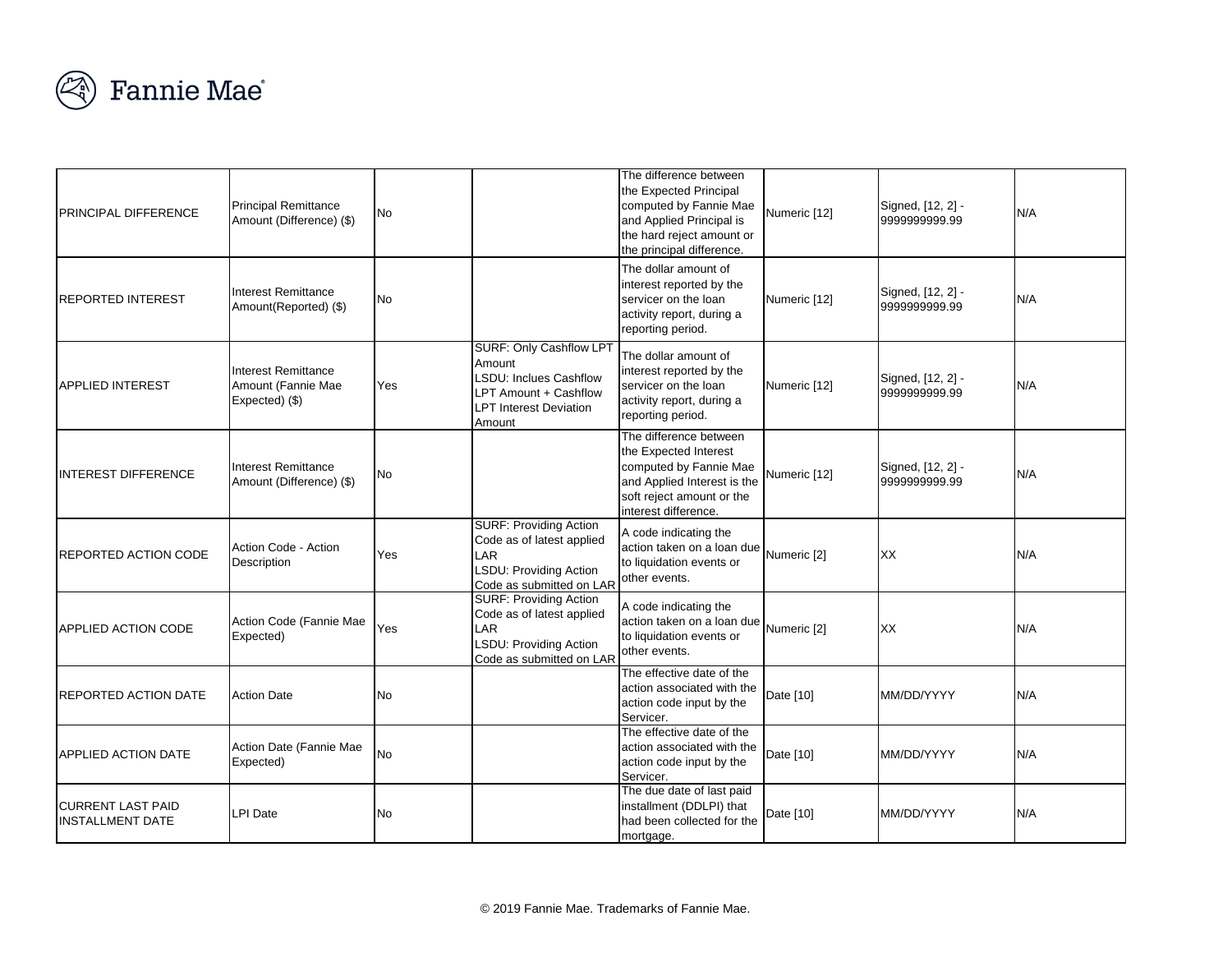

| <b>ACTUAL UNPAID BALANCE</b>                      | <b>Actual UPB Amount</b><br>(Latest Fannie Mae Data) No<br>(3)        |           |                                                                                              | The dollar amount of the<br>current Unpaid Principal<br>Balance of the loan as of<br>a given time, without<br>consideration of Fannie<br>Mae's acquired<br>percentage, and excluding<br>any principal forbearance<br>amount. | Numeric [12] | Signed, [12, 2] -<br>9999999999.99 | N/A |
|---------------------------------------------------|-----------------------------------------------------------------------|-----------|----------------------------------------------------------------------------------------------|------------------------------------------------------------------------------------------------------------------------------------------------------------------------------------------------------------------------------|--------------|------------------------------------|-----|
| MORTGAGE PAYMENT                                  | P&I Amount (Latest<br>Fannie Mae Data) (\$)                           | No        |                                                                                              | The sum of the amount<br>applied to reduce the loan<br>balance and the amount of<br>interest paid in a payment,<br>based on the contractual<br>terms of the loan.                                                            | Numeric [12] | Signed, [12, 2] -<br>9999999999.99 | N/A |
| <b>PAYMENT SOURCE</b>                             | <b>Not Available</b>                                                  | <b>NA</b> | Not in LSDU                                                                                  |                                                                                                                                                                                                                              |              |                                    |     |
| <b>CURTAILMENT AMOUNT</b>                         | Not Available                                                         | <b>NA</b> | Not in LSDU                                                                                  |                                                                                                                                                                                                                              |              |                                    |     |
| NOTE RATE                                         | Interest Rate (Latest<br>Fannie Mae Data) (%)                         | <b>No</b> |                                                                                              | The current monthly<br>interest rate, expressed as<br>a percent, for this loan.                                                                                                                                              | Numeric [7]  | Signed, [7, 4] 999.9999            | N/A |
| RATE SOURCE                                       | Not Available                                                         | <b>NA</b> | Not in LSDU                                                                                  |                                                                                                                                                                                                                              |              |                                    |     |
| <b>PASS THROUGH RATE</b>                          | Pass Through Rate<br>(Latest Fannie Mae Data) No<br>(% )              |           |                                                                                              | The net interest rate<br>passed through to Fannie<br>Mae by the lender after<br>deducting servicing and<br>other fees from the gross<br>mortgage coupon.                                                                     | Numeric [7]  | Signed, [7, 4] 999.9999            | N/A |
| <b>PASS THROUGH SOURCE</b>                        | <b>Not Available</b>                                                  | <b>NA</b> | Not in LSDU                                                                                  |                                                                                                                                                                                                                              |              |                                    |     |
| <b>SERVICING FEE RATE</b>                         | <b>Gross Servicing Fee Rate</b><br>(Latest Fannie Mae Data)<br>$(\%)$ | Yes       | SURF: takes into account<br>Min Serv Fee<br>LSDU: Does not take into<br>account Min Serv Fee | The percentage of interest<br>collected that is paid to<br>the servicer by Fannie<br>Mae for servicing the<br>mortgage.                                                                                                      | Numeric [7]  | Signed, [7, 4] 999.9999            | N/A |
| <b>GUARANTY FEE RATE</b><br><b>REMAINING TERM</b> | Guaranty Fee Rate (Latest No<br>Fannie Mae Data) (%)                  | <b>NA</b> | Not in LSDU                                                                                  | The rate at which the<br>lender pays guaranty fees<br>to Fannie Mae to<br>guarantee the loan in an<br>Mortgage Based Security<br>(MBS) swap pool against<br>default. Expressed and<br>stored as a rate.                      | Numeric [7]  | Signed, [7, 4] 999.9999            | N/A |
|                                                   | Not Available                                                         |           |                                                                                              |                                                                                                                                                                                                                              |              |                                    |     |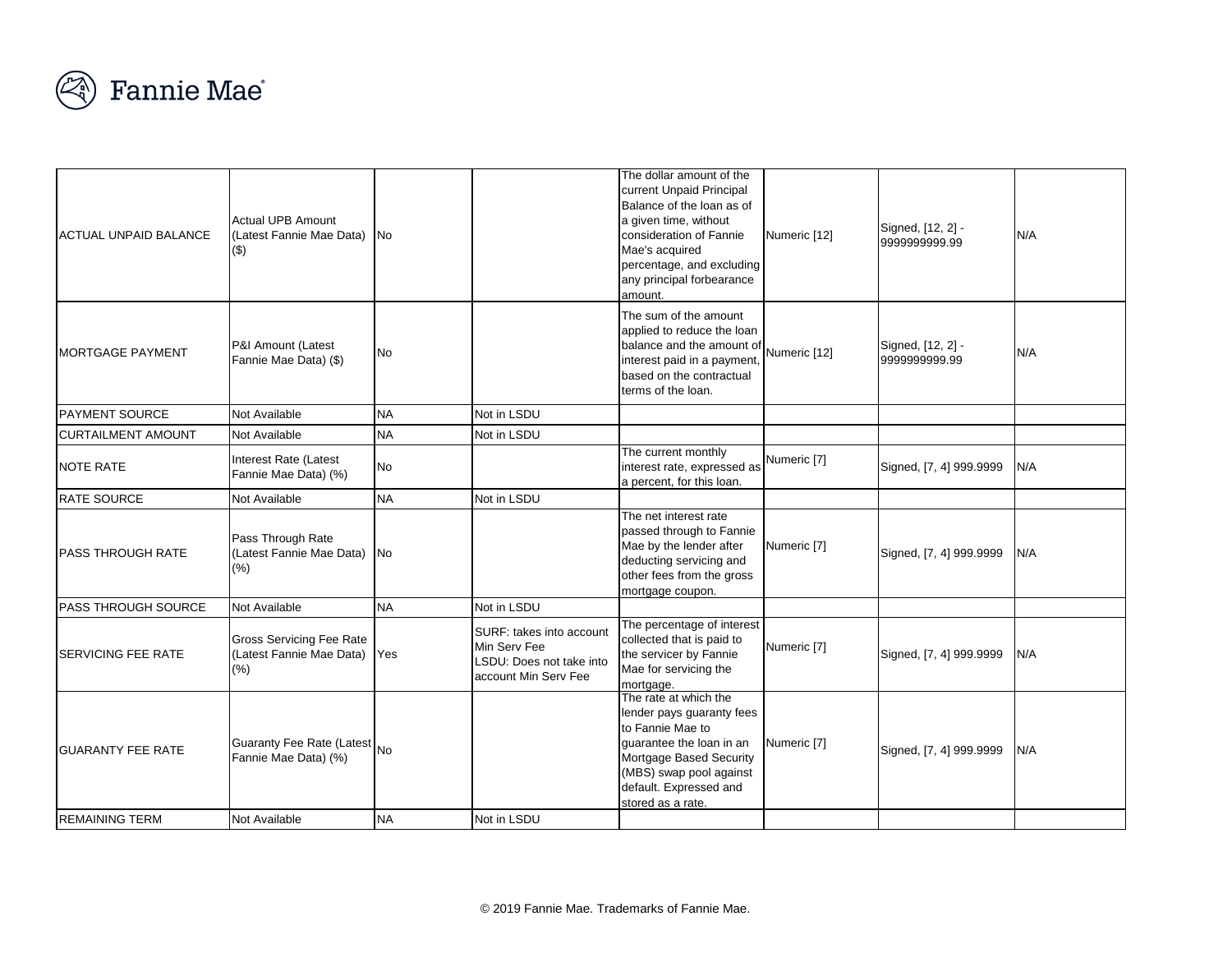

|                              |                                 |           | The dollar amount of the                              |              |                         |     |
|------------------------------|---------------------------------|-----------|-------------------------------------------------------|--------------|-------------------------|-----|
|                              |                                 |           | current Unpaid Principal                              |              |                         |     |
|                              |                                 |           | Balance of the loan                                   |              |                         |     |
|                              |                                 |           | amortized through the                                 |              |                         |     |
|                              |                                 |           |                                                       |              |                         |     |
| <b>SCHEDULED UNPAID</b>      | <b>Current Period Scheduled</b> |           | month following the                                   |              |                         |     |
| <b>BALANCE</b>               | <b>UPB Amount (Latest</b>       | <b>No</b> | current reporting period,<br>without consideration of |              |                         |     |
|                              | Fannie Mae Data) (\$)           |           | Fannie Mae's acquired                                 |              |                         |     |
|                              |                                 |           |                                                       |              |                         |     |
|                              |                                 |           | percentage (unfactored),                              |              |                         |     |
|                              |                                 |           | and excluding any<br>principal forbearance            |              | Signed, [12, 2] -       |     |
|                              |                                 |           | lamount.                                              | Numeric [12] | 9999999999.99           | N/A |
|                              |                                 |           | The face value on the                                 |              |                         |     |
|                              |                                 |           | note at origination (i.e.,                            |              |                         |     |
|                              |                                 |           | the amount borrowed by                                |              |                         |     |
| ORIGINAL LOAN AMOUNT         | Original UPB Amount (\$)        | <b>No</b> | the mortgagor). It is not                             | Numeric [12] | Signed, [12, 2] -       | N/A |
|                              |                                 |           | adjusted for the                                      |              | 9999999999.99           |     |
|                              |                                 |           | percentage acquired by                                |              |                         |     |
|                              |                                 |           | Fannie Mae.                                           |              |                         |     |
|                              |                                 |           | The interest rate as                                  | Numeric [7]  |                         |     |
| ORIGINAL NOTE RATE           | Original Interest Rate (%)      | <b>No</b> | disclosed on the Note.                                |              | Signed, [7, 4] 999.9999 | N/A |
|                              |                                 |           | The dollar amount of the                              |              |                         |     |
|                              |                                 |           | current Unpaid Principal                              |              |                         |     |
|                              |                                 |           | Balance of the loan as of                             |              |                         |     |
|                              |                                 |           | a given time, without                                 |              |                         |     |
| <b>ACTUAL UNPAID BALANCE</b> | <b>Acquisition Actual UPB</b>   | <b>No</b> | consideration of Fannie                               | Numeric [12] | Signed, [12, 2] -       | N/A |
| <b>AT ACQUISITION</b>        | Amount (\$)                     |           | Mae's acquired                                        |              | 9999999999.99           |     |
|                              |                                 |           | percentage, and excluding                             |              |                         |     |
|                              |                                 |           | any principal forbearance                             |              |                         |     |
|                              |                                 |           | amount at acquisition.                                |              |                         |     |
|                              |                                 |           | The date of the first                                 |              |                         |     |
|                              |                                 |           | scheduled mortgage                                    |              |                         |     |
| <b>1ST INSTALLMENT DATE</b>  | First Installment Due Date No   |           | payment to be made by                                 | Date [10]    | MM/DD/YYYY              | N/A |
|                              |                                 |           | the borrower under the                                |              |                         |     |
|                              |                                 |           | terms of the mortgage.                                |              |                         |     |
|                              |                                 |           | The due date of last paid                             |              |                         |     |
| LAST PAID INSTALLMENT AT     | <b>Acquisition LPI Date</b>     | <b>No</b> | installment (DDLPI) that                              | Date [10]    | MM/DD/YYYY              | N/A |
| <b>ACQUISITION</b>           |                                 |           | had been collected for the                            |              |                         |     |
|                              |                                 |           | mortgage at acquisition.                              |              |                         |     |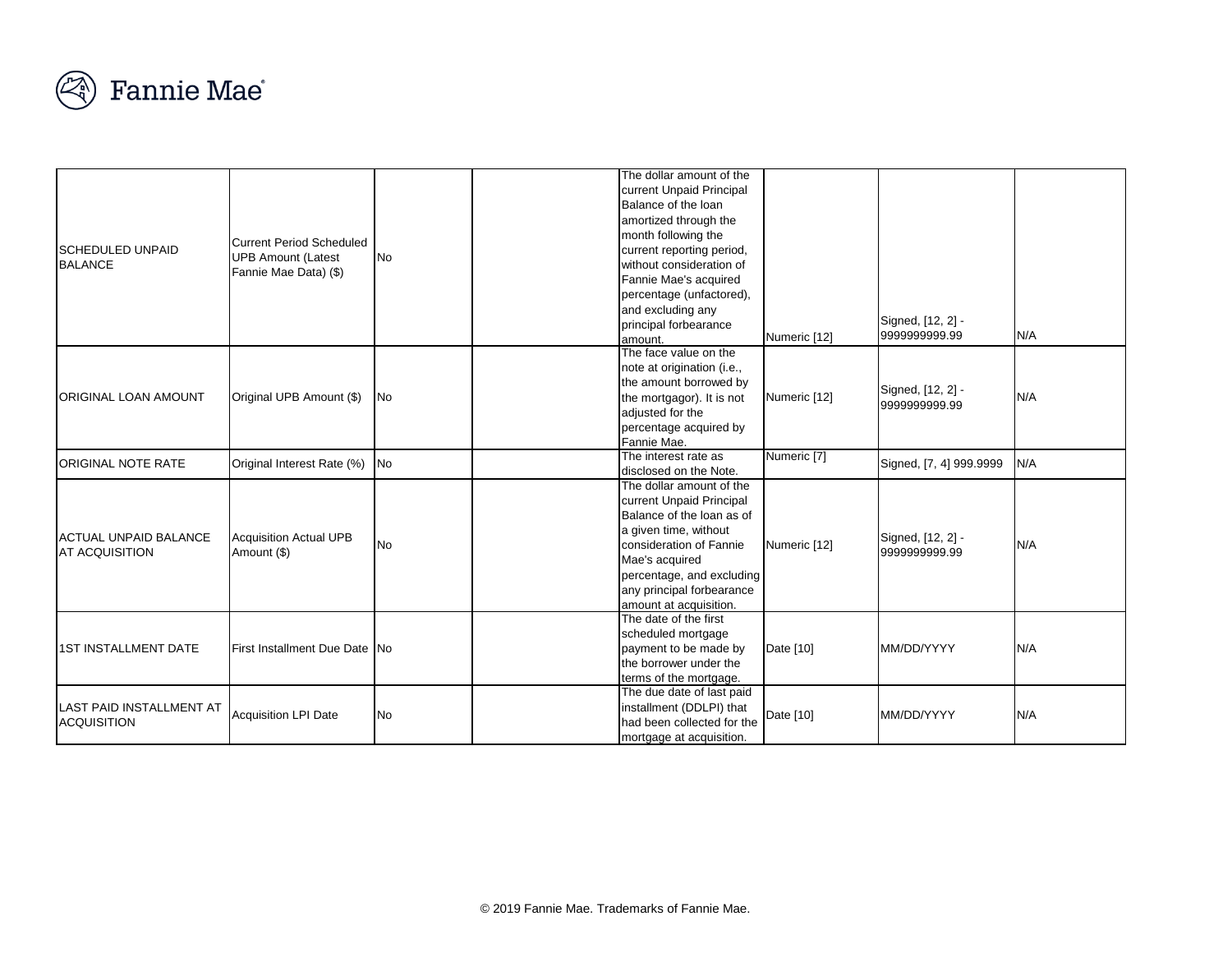

| <b>PERCENT ACQUIRED</b>           | <b>Purchase Price</b><br>Percentage (%)                  | No        |                                                                                                                                                 | The price that Fannie Mae<br>pays to purchase a<br>mortgage to obtain its<br>required yield at<br>acquisition. For<br>disbursement purposes,<br>this price is applied to the<br><b>Unpaid Principal Balance</b><br>at acquisition. Mortgage<br><b>Based Security (MBS)</b><br>Swaps are at 100 percent.<br>The price for loans pooled<br>out of portfolio. | Numeric [7]       | Signed, [7, 4] 999.9999 | N/A                                                                                                                                                                              |
|-----------------------------------|----------------------------------------------------------|-----------|-------------------------------------------------------------------------------------------------------------------------------------------------|------------------------------------------------------------------------------------------------------------------------------------------------------------------------------------------------------------------------------------------------------------------------------------------------------------------------------------------------------------|-------------------|-------------------------|----------------------------------------------------------------------------------------------------------------------------------------------------------------------------------|
| <b>MODIFIED INDICATOR</b>         | Not Available                                            | <b>NA</b> | Not in LSDU                                                                                                                                     |                                                                                                                                                                                                                                                                                                                                                            |                   |                         |                                                                                                                                                                                  |
| ODD DUE DATE FLAG                 | Not Available                                            | <b>NA</b> | Not in LSDU                                                                                                                                     |                                                                                                                                                                                                                                                                                                                                                            |                   |                         |                                                                                                                                                                                  |
| LOAN TO VALUE RATIO               | Not Available                                            | <b>NA</b> | Not in LSDU                                                                                                                                     |                                                                                                                                                                                                                                                                                                                                                            |                   |                         |                                                                                                                                                                                  |
| MORTGAGE INSURANCE<br><b>CODE</b> | <b>Not Available</b>                                     | <b>NA</b> | <b>LSDU: Provides</b><br>Cancellation/Termination<br>Reason                                                                                     |                                                                                                                                                                                                                                                                                                                                                            |                   |                         |                                                                                                                                                                                  |
| <b>FORECLOSURE RISK</b>           | Foreclosure Loss Risk<br>Type                            | <b>No</b> |                                                                                                                                                 | A code indicating the<br>entity that is responsible<br>for the property and losses<br>in the event of foreclosure.                                                                                                                                                                                                                                         | Alphanumeric [50] | N/A                     | <b>Unknown</b><br>Fannie Mae Risk<br><b>Lender Risk</b><br><b>Shared Risk-</b><br>Lender Markets the<br>Property<br><b>Shared Risk-</b><br>Fannie Mae<br>Markets the<br>Property |
| <b>RE-CLASS DATE</b>              | <b>Reclassification Date</b><br>(Latest Fannie Mae Data) | Yes       | LSDU has both<br>Reclassification Date<br>(Latest Fannie Mae Data)<br>and Reclassification<br><b>Effective Date (Latest</b><br>Fannie Mae Data) | The date on which the<br>delinquent loan was<br>reclassified and removed<br>from the mortgage backed<br>security (MBS).                                                                                                                                                                                                                                    | Date [10]         | MM/DD/YYYY              | N/A                                                                                                                                                                              |
| <b>ORIGIN TYPE</b>                | Not Available                                            | <b>NA</b> | Not in LSDU                                                                                                                                     |                                                                                                                                                                                                                                                                                                                                                            |                   |                         |                                                                                                                                                                                  |
| <b>PLAN NUMBER</b>                | Not Available                                            | <b>NA</b> | Not in LSDU                                                                                                                                     |                                                                                                                                                                                                                                                                                                                                                            |                   |                         |                                                                                                                                                                                  |
| <b>INDEX VALUE</b>                | <b>Index Rate</b>                                        | <b>No</b> |                                                                                                                                                 | The official published<br>interest rate value of a<br>given market financial<br>index on its effective date.                                                                                                                                                                                                                                               | Numeric [7]       | Signed, [7, 4] 999.9999 | N/A                                                                                                                                                                              |
| <b>INDEX NAME</b>                 | <b>Index Source</b>                                      | <b>No</b> |                                                                                                                                                 |                                                                                                                                                                                                                                                                                                                                                            | Alphanumeric [50] | N/A                     | N/A                                                                                                                                                                              |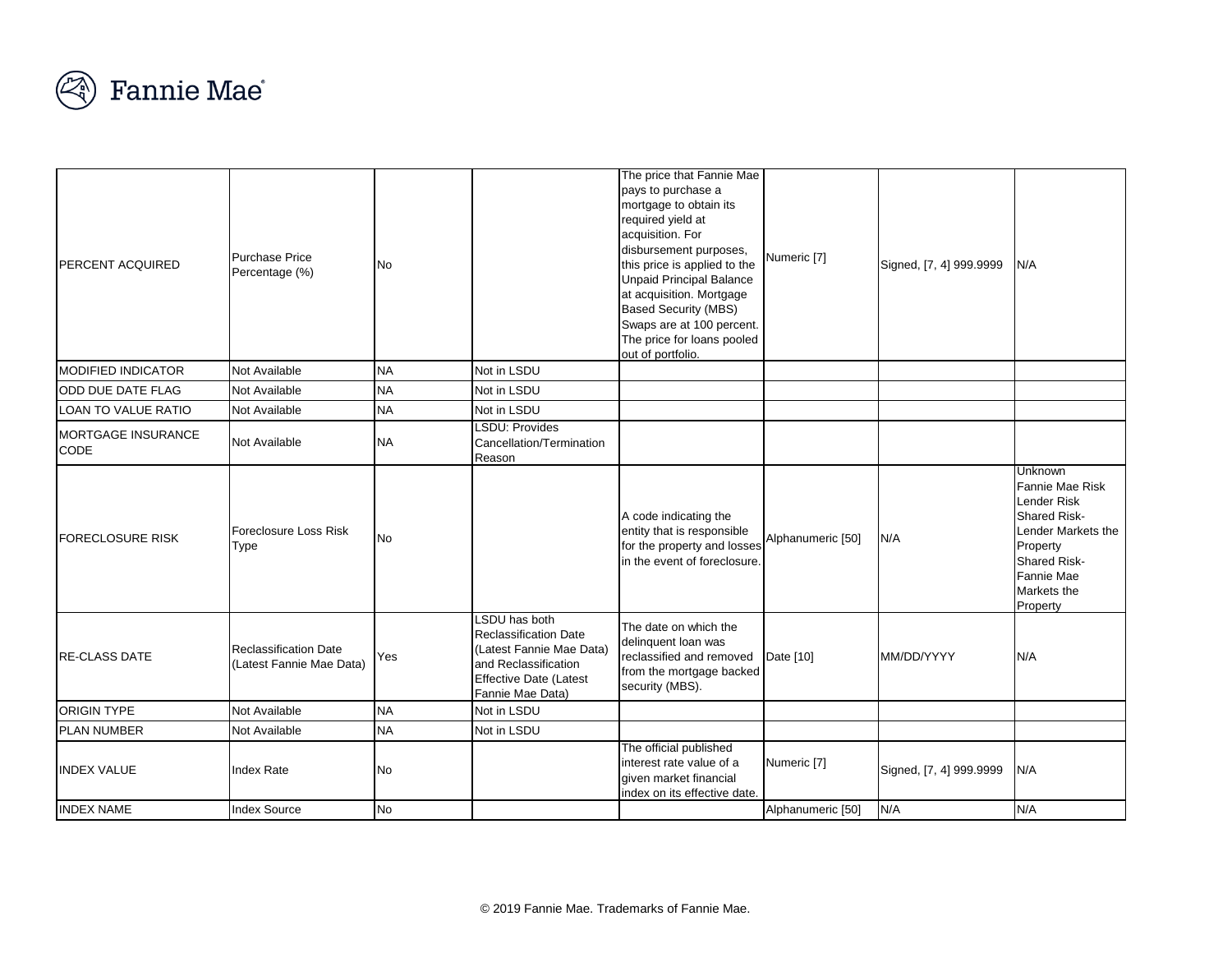

| <b>MORTGAGE MARGIN</b>                                  | Mortgage Margin Rate (%) No         |           |             | A code indicating the type<br>and source of index to be<br>used to determine the<br>interest rate at each<br>adjustment.                                                            | Numeric [7]       | Signed, [7, 4] 999.9999 | N/A |
|---------------------------------------------------------|-------------------------------------|-----------|-------------|-------------------------------------------------------------------------------------------------------------------------------------------------------------------------------------|-------------------|-------------------------|-----|
| <b>REQUIRED MARGIN</b>                                  | Not Available                       | <b>NA</b> | Not in LSDU |                                                                                                                                                                                     |                   |                         |     |
| <b>EXCESS YIELD</b>                                     | Not Available                       | <b>NA</b> | Not in LSDU |                                                                                                                                                                                     |                   |                         |     |
| PAYMENT EFFECTIVE DATE                                  | Not Available                       | <b>NA</b> | Not in LSDU |                                                                                                                                                                                     |                   |                         |     |
| <b>PAYMENT NEXT DATE</b>                                | Next P&I Change Date                | <b>No</b> |             | The next scheduled date<br>on which a payment<br>change may occur.                                                                                                                  | Date [10]         | MM/DD/YYYY              | N/A |
| <b>PAYMENT CHANGE METHOD P&amp;I Calculation Method</b> |                                     | <b>No</b> |             | A code indicating the<br>method employed to vary<br>the payment (period<br>installment) due on the<br>loan while the set of<br>payment control<br>characteristics are in<br>effect. | Alphanumeric [15] | XXXXXXXXXXXXXXX         | N/A |
| <b>PAYMENT CHANGE</b><br>PERCENT                        | P&I Change Percentage<br>(% )       | <b>No</b> |             | The number of percentage<br>points by which the<br>principal and interest<br>payment adjusts.                                                                                       | Numeric [7]       | Signed, [7, 4] 999.9999 | N/A |
| <b>PAYMENT CHANGE</b><br><b>FREQUENCY</b>               | Not Available                       | <b>NA</b> | Not in LSDU |                                                                                                                                                                                     |                   |                         |     |
| <b>NOTE RATE EFFECTIVE</b><br><b>DATE</b>               | Not Available                       | <b>NA</b> | Not in LSDU |                                                                                                                                                                                     |                   |                         |     |
| NOTE RATE NEXT DATE                                     | Next Interest Rate Change<br>Date   | <b>No</b> |             | The next scheduled date<br>on which a interest rate<br>change may occur.                                                                                                            | Date [10]         | MM/DD/YYYY              | N/A |
| <b>NOTE RATE CHANGE</b><br><b>METHOD</b>                | Interest Rate Calculation<br>Method | <b>No</b> |             | A code indicating the<br>method used to calculate<br>the interest on the loan.                                                                                                      | Alphanumeric [15] | XXXXXXXXXXXXXX          | N/A |
| <b>NOTE RATE CHANGE</b><br><b>FREQUENCY</b>             | Not Available                       | <b>NA</b> | Not in LSDU |                                                                                                                                                                                     |                   |                         |     |